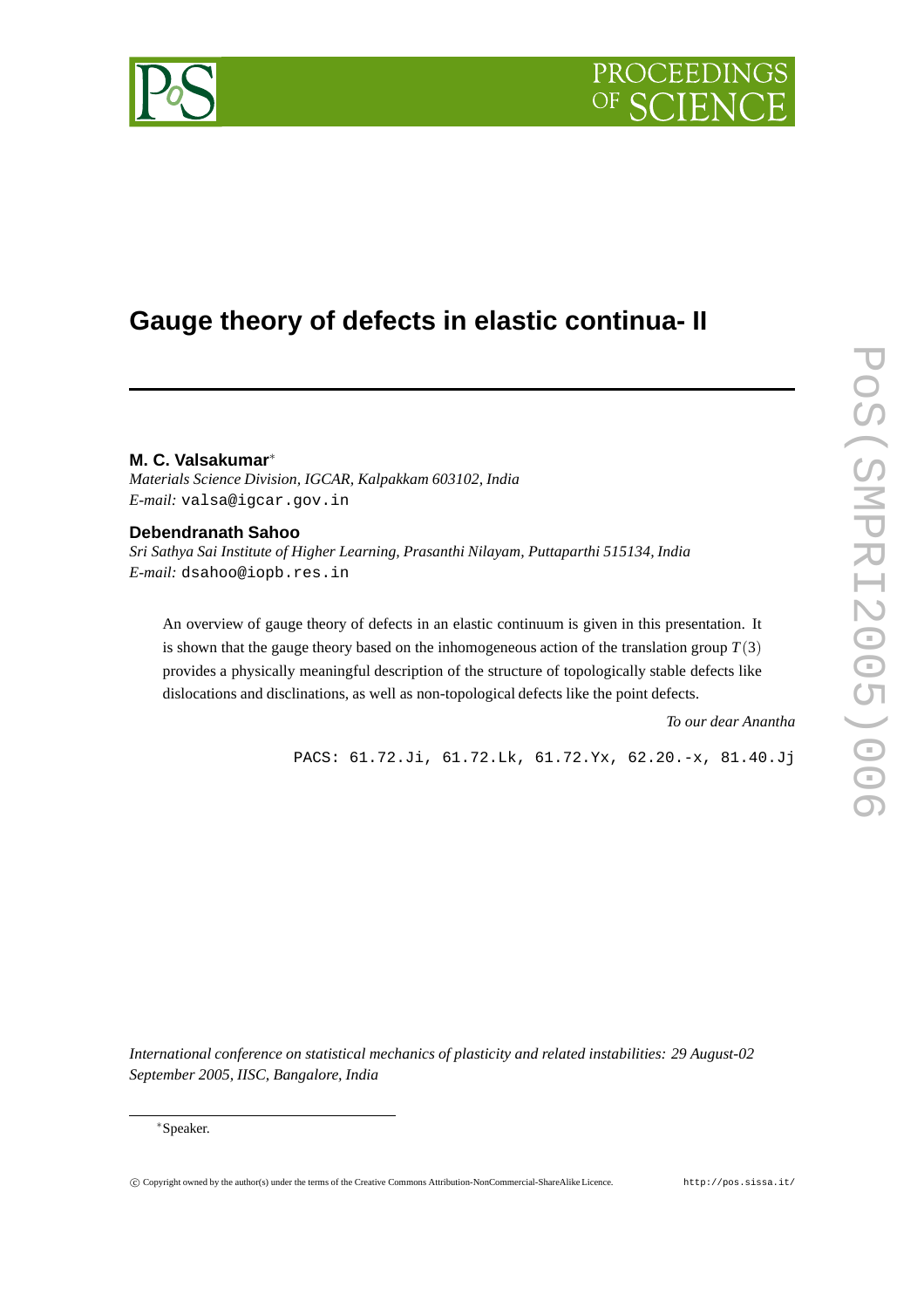#### **1. Introduction**

There is as yet no microscopic theory of plasticity that incorporates production, annihilation, and interaction of all the structural defects in a comprehensive and natural manner. Continuum elasticity theory is often used [1, 2] to model material response at large distances from the defects. Inability of continuum theory to correctly describe phenomena at short distances from the defects is well known. For example, in continuum elasticity theory, the stress and strain fields are singular along the dislocation lines, and hence the interaction between them is poorly represented at short distances between them. Given the current interest in miniaturisation of devices, we note that the length scales associated with nanodevices are too small for continuum models to be applicable. Continuum theory of dislocations, and the other defects, cannot be readily used to model mechanical properties of miniaturized devices.

The preeminent role of topological defects, like the dislocations, in plasticity of materials in three dimensions is well known. The change in the topology that arises as a consequence of the presence of topological defects can also affect the other physical properties of materials. For instance, enhanced scattering, and existence of infinite number of bound states for electrons was demonstrated in presence of dislocations  $[3 - 5]$ ; electrons in dislocated crystals can undergo localization [6]; electrons can show modified Aharonov-Bohm type interference effects while getting scattered from dislocations [7]. Clearly, the details and significance of these effects would depend on the details of the structure of the defects, especially when the size of the material is small.

Topologically nontrivial objects arise in various physical contexts that includes gravity, particle physics and condensed matter physics and they have all been studied using appropriate *gauge theories* [8 – 10]. The aim of the present talk is to an overview of the gauge theoretic description of defects in an elastic continuum. After a brief introduction to gauge theory in section 2, we shall describe the gauge theoretic formulation of defects in an elastic continuum by Edelen and coworkers [11, 12] in section 3. They incorporated nonintegrable deformations by demanding invariance of the elastic Lagrangian under the local action of the Euclidean group  $SO(3) \triangleright T(3)$ . Kadic and Edelen argued [11] that dislocations arise from the inhomogeneous action of the group of translations, T(3), while the disclinations owe their origin to action of the rotation group, SO(3). In spite of the mathematical beauty of the theory, their solution (of the linearized gauge field equations) for the stress field due to a screw dislocation was singular along the dislocation line, and worse, it did not agree with the solution of classical elasticity theory at large distances, which it should have.

We shall then discuss our [13] axially symmetric solutions of the gauge field equations that are analogous to screw dislocations and wedge disclinations. We showed that the gauge field equations indeed allowed for a solution that is devoid of both of these deficiencies. Later, Edelen [14] also obtained the same solution. We also argued [13] that the disclination cannot arise from the action of SO(3), which seems to be the currently accepted point of view [15]. Subsequently, we calculated [16] the interaction between two parallel screw dislocations and showed that the stress fields of screw dislocations, and interaction between them, can be obtained by multiplying the corresponding expressions in classical elasticity with a universal function [1-κ*rK*1(κ*r*)], where *r* is the distance of the field point from the dislocation line,  $\kappa^{-1}$  is a characteristic length ( $\sim$  core radius). and  $K_1(\kappa r)$  is the modified Bessel function of order one. The correct solution of the gauge field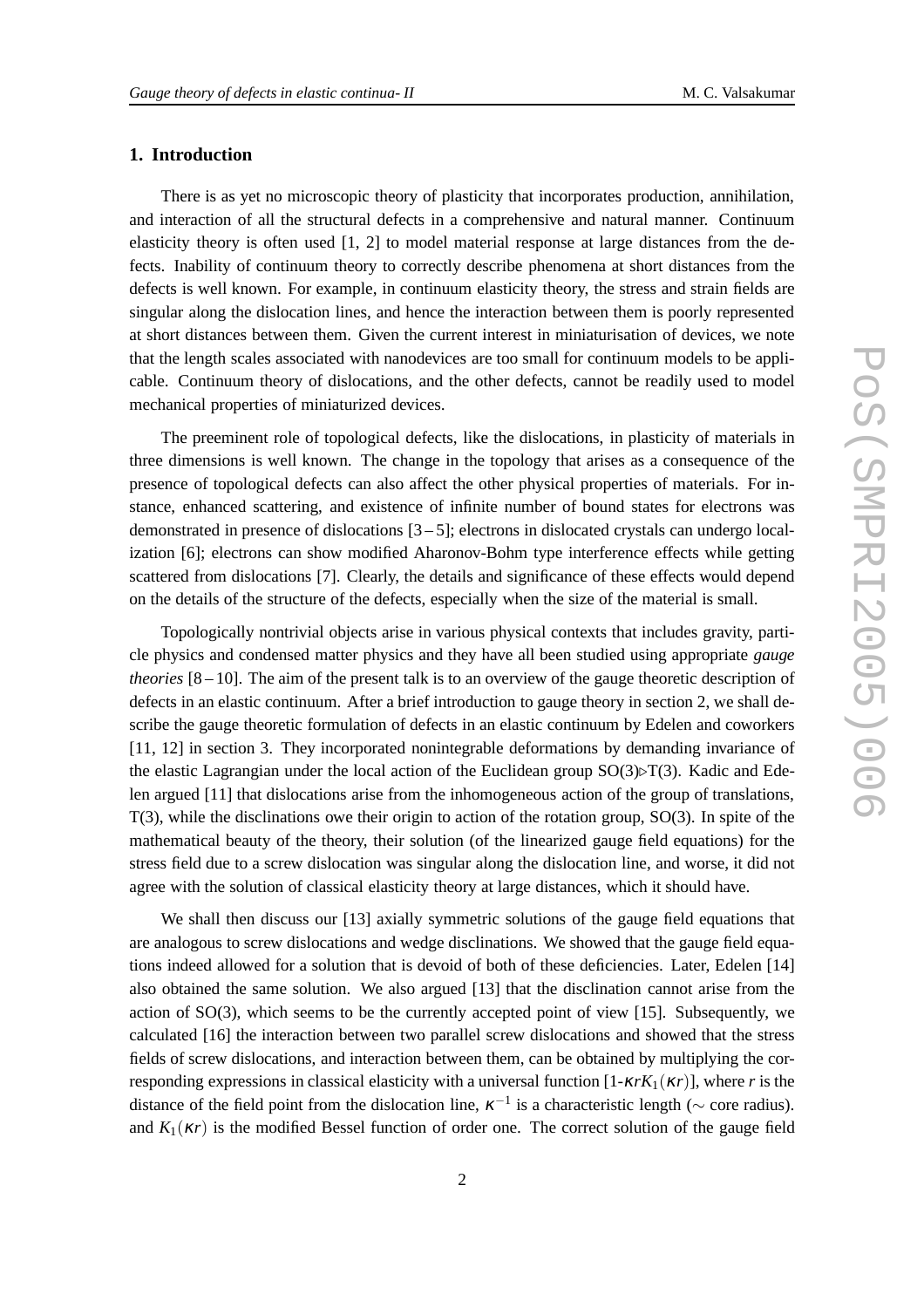equations that correspond to the edge dislocations was not available till recently. Very recently, Lazar [17] was able to obtain an appropriate solution for the edge dislocation by considering a more general form for gauge field Lagrangian [18, 19].

Presuming that the gauge theory of Kadic and Edelen [11] describes only the topologically stable defects, Kroner [20] made an observation that this theory is not closed, and he suggested that a unified gauge theory that incorporates separate gauge fields of dislocations and point defects would be necessary. In section 4, we show that in addition to the topological defects, nontopological defects like the point defects also can be described by the *same* gauge theory- there is no need to introduce extra gauge fields. The problem of dislocation pileup is taken up in section 5. We considered the problem of pileup of parallel screw dislocations along a line and showed [21] that this ensemble is unstable if the density of dislocations exceeds a limiting value. Finally the conclusions are brought out, and a list of open problems are discussed in section 6.

#### **2. Introduction to Gauge Theory**

At the fundamental level, Physics is study of symmetry aided by a variational principle. In the field theoretic approach, we are concerned with the space-time evolution of a set of fields  ${\psi_{\alpha}(x)}$ . The analysis proceeds by setting up a *Lagrangian*  $L_0({\psi_{\alpha}(x)}, {\partial_A \psi_{\alpha}(x)})$ , on the basis of symmetry considerations. Here  $x^A$  denotes the space-time coordinates (x, y, z, t),  $A = 1,...,4$ and  $\partial_A = \partial/\partial x^A$ . The space-time evolution of the fields is obtained by demanding that the *action*  $S = \int d^4x L_0(\{\psi_\alpha(x)\}, \{\partial_A \psi_\alpha(x)\})$  is an extremum. Using the *summation over repeated indices* convention, the resultant Euler-Lagrange equations can be written as

$$
\frac{\delta S}{\delta \psi_{\alpha}} = \frac{\partial L_0}{\partial \psi_{\alpha}} - \partial_A \frac{\partial L_0}{\partial (\partial_A \psi_{\alpha})} = 0
$$
\n(2.1)

We now explore the consequences of symmetry. Yang-Mill's type of gauge theories are based on transformation properties of the  $\{\psi_{\alpha}(x)\}\$  fields with the space-time unaltered, whereas gravity type of gauge theories are based on space-time symmetries. We are concerned with Yang-Mill's type of gauge theories. Let *g* be an element of a continuous group of transformations *G* that depends on a set of parameters. Consider a global transformation (the group parameters are independent of the space-time coordinates)  $\psi_{\alpha} \to \psi'_{\alpha} = g\psi_{\alpha}$ . This is a *symmetry* transformation if and only if the change  $\delta L_0$  in the Lagrangian is a four-divergence so that the action *S* is invariant:

$$
\delta L_0 = L_0 \left( \{ \psi_\alpha' \}, \{ \partial_A \psi_\alpha' \} \right) - L_0 \left( \{ \psi_\alpha \}, \{ \partial_A \psi_\alpha \} \right) = \partial_A \chi^A \tag{2.2}
$$

The above condition corresponds to existence of a conserved current  $J^A = \chi^A - \frac{\partial L_0}{\partial (\partial_A \psi)^A}$  $\frac{\partial L_0}{\partial (\partial_A\psi_\alpha)}\delta\psi_\alpha.$ 

In gauge theories, the above mentioned global gauge invariance is promoted to local gauge invariance. That, is the the group parameters are made functions of space-time coordinates. It is clear that the action will no longer be invariant in view of the fact that  $\partial_A g \neq 0$ . The idea is best illustrated with the help of a simple example. Consider a set of complex scalar fields  $\psi$  and  $\psi^*$  $(\alpha = 1, 2)$  described by the Lagrangian

$$
L_0(\{\psi_\alpha\}, \{\partial_A \psi_\alpha\}) = (\partial_A \psi)(\partial^A \psi)^\star - V(\psi^\star \psi). \tag{2.3}
$$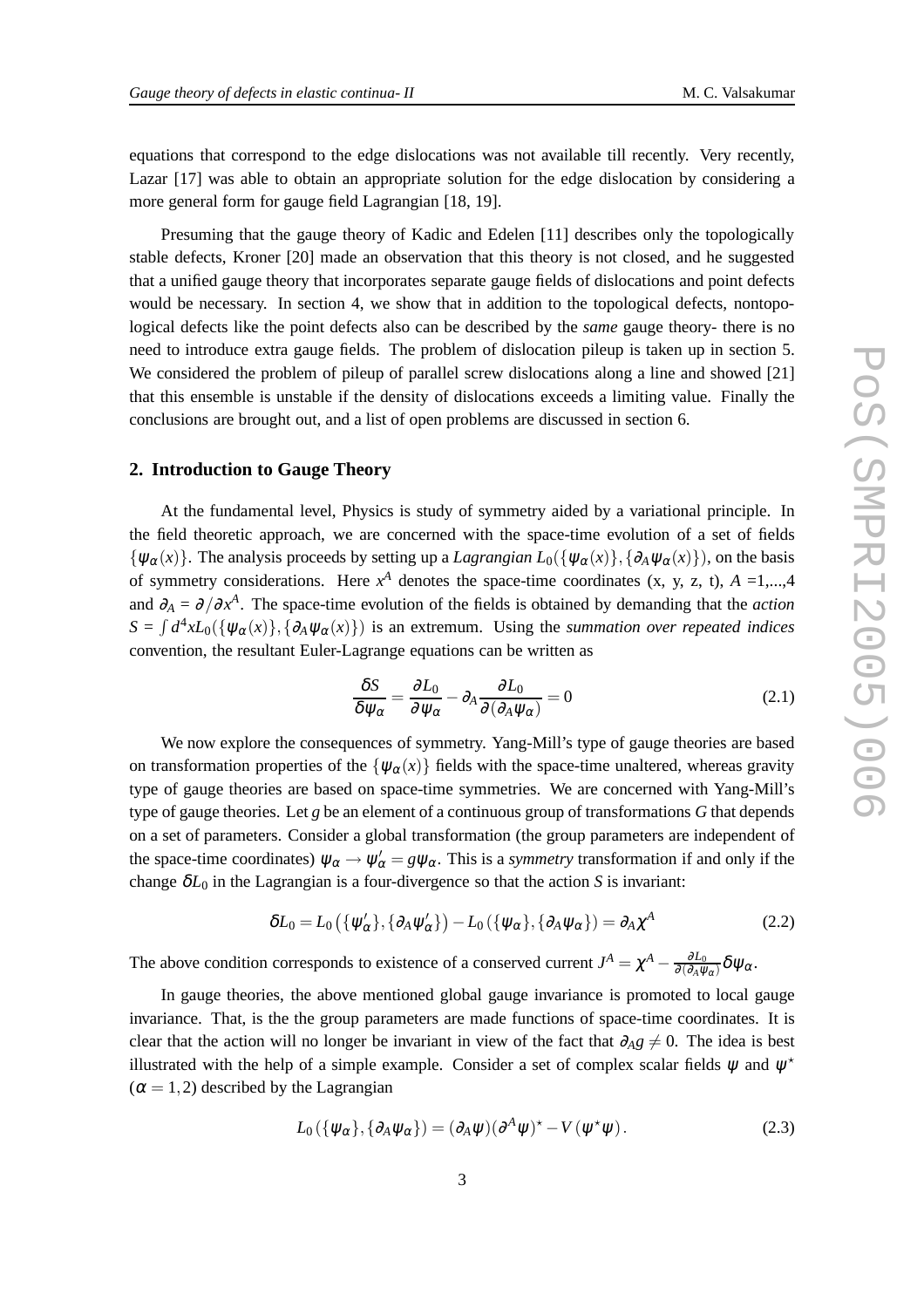It is easy to see that the transformation  $\psi' = g\psi = exp(iq\theta)\psi$  is a symmetry transformation. The set of transformations comprise the gauge group  $U(1)$  and  $J^A = iq\theta \left[ \psi^*(\partial^A \psi) - \psi(\partial^A \psi)^* \right]$  is the conserved current. Now let us consider the *local* action  $\psi' = exp(iq\theta(x))\psi$  of  $U(1)$ . The above is not a symmetry transformation if  $\partial_A \theta \neq 0$ . The reason for the lack of invariance is the fact that  $∂<sub>A</sub>ψ$  does not transform like  $ψ$ . Symmetry can be restored by replacing the ordinary derivatives *∂*<sub>*A*</sub> by the covariant derivatives *D<sub>A</sub>* defined as  $\partial_A \to D_A = \partial_A - iqA_A$  so that  $(D_A \psi)' = g(D_A \psi)$ . This procedure, known as *minimal coupling*, involves introduction of a new set of fields {*AA*} which transforms in accordance with the rule  $\psi \to \psi' = exp(iq\theta(x))\psi \Rightarrow A_A \to A'_A = A_A + \partial_A \theta$ . Dynamics of these gauge potentials also have to be incorporated to make the theory complete. We need to add a gauge field Lagrangian *L<sup>g</sup>* to the original Lagrangian *L*<sup>0</sup> and apply the variational principle to determine the gauge potentials self consistently. It can be seen that the gauge fields  $F_{AB} = \partial_A A_B - \partial_B A_A$  are gauge invariant. This suggests that  $L_g$  can be written down in terms of invariants that can be constructed from the gauge fields  $F_{AB}$ . For example,  $L_g = -\frac{1}{4}F_{AB}F^{AB}$  for electrodynamics.

In the above example, the gauge group is abelian. The analysis becomes a bit more involved if the gauge group is non-abelian. Let *G* is non-abelian with its generators  $\{\gamma_a\}$  satisfying the Lie algebra  $[\gamma_a, \gamma_b] = C_{ab}^c \gamma_c$ . Then the covariant derivatives are defined through the relation

$$
\partial_A \vec{\psi} \to D_A \vec{\psi} = \partial_A \vec{\psi} + \gamma_a W_A^a \vec{\psi}, \qquad (2.4)
$$

where  $\{W_A^a\}$  are the gauge potentials. The gauge fields  $F_{\mu\nu}^a$  are given by the relation

$$
[D_A, D_B] = F_{AB}^a \gamma_a, \ \ F_{AB}^a = \partial_A W_B^a - \partial_B W_A^a + C_{bc}^a W_A^b W_B^c \tag{2.5}
$$

The gauge field Lagrangian  $L_g$  can now be expressed in terms of the invariants that can be constructed out of  ${F_{AB}^a}$ . It can be seen that the gauge field  ${F_{AB}^a}$  is nonlinear in the gauge potential  $\{W_A^a\}$ . This implies that the equations of motion of the gauge potentials will, in general, be nonlinear.

#### **3. Gauge Theory of Elastic Continuum**

Let a material point in the reference configuration of an isotropic elastic continuum be represented by the space-fixed position vector  $\vec{x}$ , and upon deformation, let it move to a new point  $\vec{\eta} = \vec{x}$  $+ \vec{u}$ , where  $\vec{u}$  is the displacement. In the field theoretic study of the elastic response, one starts with the Lagrangian

$$
L_0 = \frac{1}{2} \rho \delta_{ij} \frac{du^i}{dt} \frac{du^j}{dt} - \frac{1}{2} \left[ \lambda (Tr(e))^2 + 2\mu Tr(e^2) \right]
$$
 (3.1)

The Strain tensor  $e_{ij}$  is given by

$$
e_{ij} = \frac{1}{2} \left( \delta_{ik} u^k_{\ \ ,j} + \delta_{jk} u^k_{\ \ ,i} + \delta_{kl} u^k_{\ \ ,i} u^l_{\ \ ,j} \right) \tag{3.2}
$$

It can be seen that the action is invariant under the rigid body motion  $\vec{\eta} \rightarrow \vec{\eta}' = g\vec{\eta}$ , where *g* is any element of the Euclidean group  $E(3)$  in three dimensions. Note that  $E(3)$  is the semidirect product  $SO(3) \triangleright T(3)$  of the rotation group  $SO(3)$  with the translation group  $T(3)$ .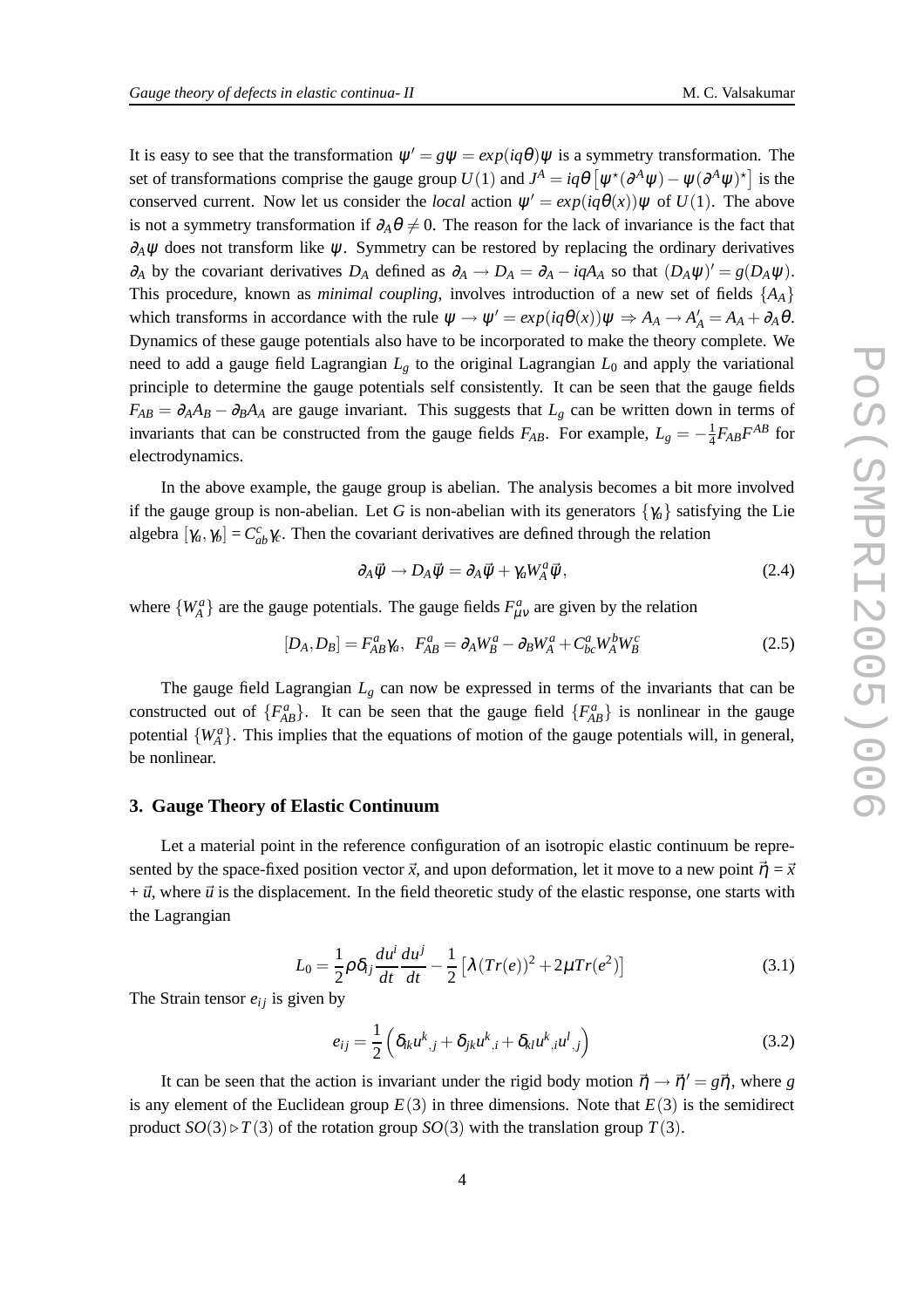#### **3.1 Local Action of T(3)**

It is now well established [13, 15] that both dislocations and disclinations can be described in the gauge theory by the inhomogeneous action of  $T(3)$ . The consequences of gauging  $SO(3)$ are still not understood. However, that is beyond the scope of the present paper. For simplicity, we shall restrict ourselves to linear strain. This implies that the distinction between contra- and co-variant indices can be glossed over. We shall also consider only statics. The action (see Eq. 3.1) is invariant under the global transformation  $\eta_j \to \eta'_i = \eta_i + b_i$ , where  $b_i$  is a constant translation. Invariance under the local transformation  $\eta_i \to \eta'_i = \eta_i + b_i(x)$ . necessitates introduction of the covariant derivative

$$
D_j u_i = \partial_j u_i + \phi_{ij} \tag{3.3}
$$

where  $\phi_{ij}$  are the gauge potentials. When  $\eta_i \to \eta'_i = \eta_i + b_i$ , the gauge potentials transform according to the rule  $\phi_{ij} \to \phi'_{ij} = \phi_{ij} - \partial_j b_i$ .  $\partial_i u_j$  and  $\phi_{ij}$  can be interpreted as the elastic and plastic distortions. We can now construct the gauge invariant strain  $E_{ij}$  and gauge field  $T_{ijk}$ 

$$
E_{ij} = \frac{1}{2} (u_{i,j} + u_{j,i} + \phi_{ij} + \phi_{ji})
$$
 (3.4)

$$
T_{ijk} = \partial_k \phi_{ij} - \partial_j \phi_{ik} \tag{3.5}
$$

#### **3.2 Simplest Lagrangian and the field equations**

The simplest gauge field Lagrangian  $L_g$  that Kadic and Edelen proposed [11] is  $-\frac{s}{2}$  $\frac{s}{2}T_{ijk}T_{ijk}$ . As mentioned in the introduction, there is a need to consider a more general  $L_g$  to describe edge dislocations. We shall return to this point in section 3.3.3. The total Lagrangian then becomes

$$
L = -\frac{1}{2} \left[ \lambda (E_{ii})^2 + 2\mu E_{ij} E_{ij} \right] - \frac{s}{2} T_{ijk} T_{ijk}
$$
 (3.6)

The corresponding Euler-Lagrange equations are given by [11]

$$
u_{i,kk} + (L+1)u_{k,ki} = -[\phi_{ki,k} + \phi_{ik,k} + L\phi_{kk,i}]
$$
\n(3.7)

$$
\phi_{ik,ll} - \phi_{il,lk} - \kappa^2 \left[ \phi_{ik} + \phi_{ki} + L\phi_{ll} \delta_{ik} \right] = \kappa^2 \left[ u_{i,k} + u_{k,i} + L u_{l,l} \delta_{ik} \right]
$$
(3.8)

Here  $\kappa^2 = \mu/s$  ans  $L = \lambda/\mu$ . The expressions for the dislocation density tensor  $\{\alpha_{ij}\}\$ , Burgers vector  $\{b_i\}$ , incompatibility tensor  $\{\Theta_{ij}\}$  and Frank vector  $\{\Omega_i\}$  (for disclinations) are then given by

$$
\alpha_{ij} = \varepsilon_{ikl} \phi_{jl,k}, \ b_i = \oint_S \alpha_{ij} dS_j \tag{3.9}
$$

$$
\theta_{ij} = -\varepsilon_{ikm}\varepsilon_{jln}\frac{1}{2}(\phi_{kl} + \phi_{lk})_{,mn}, \ \Omega_i = \oint_S \theta_{ij}dS_j \tag{3.10}
$$

#### **3.3 Solutions of the gauge field equations**

Kadic and Edelen [11] took the view that dislocations and disclinations arise respectively from breaking of  $T(3)$  and  $SO(3)$  invariance.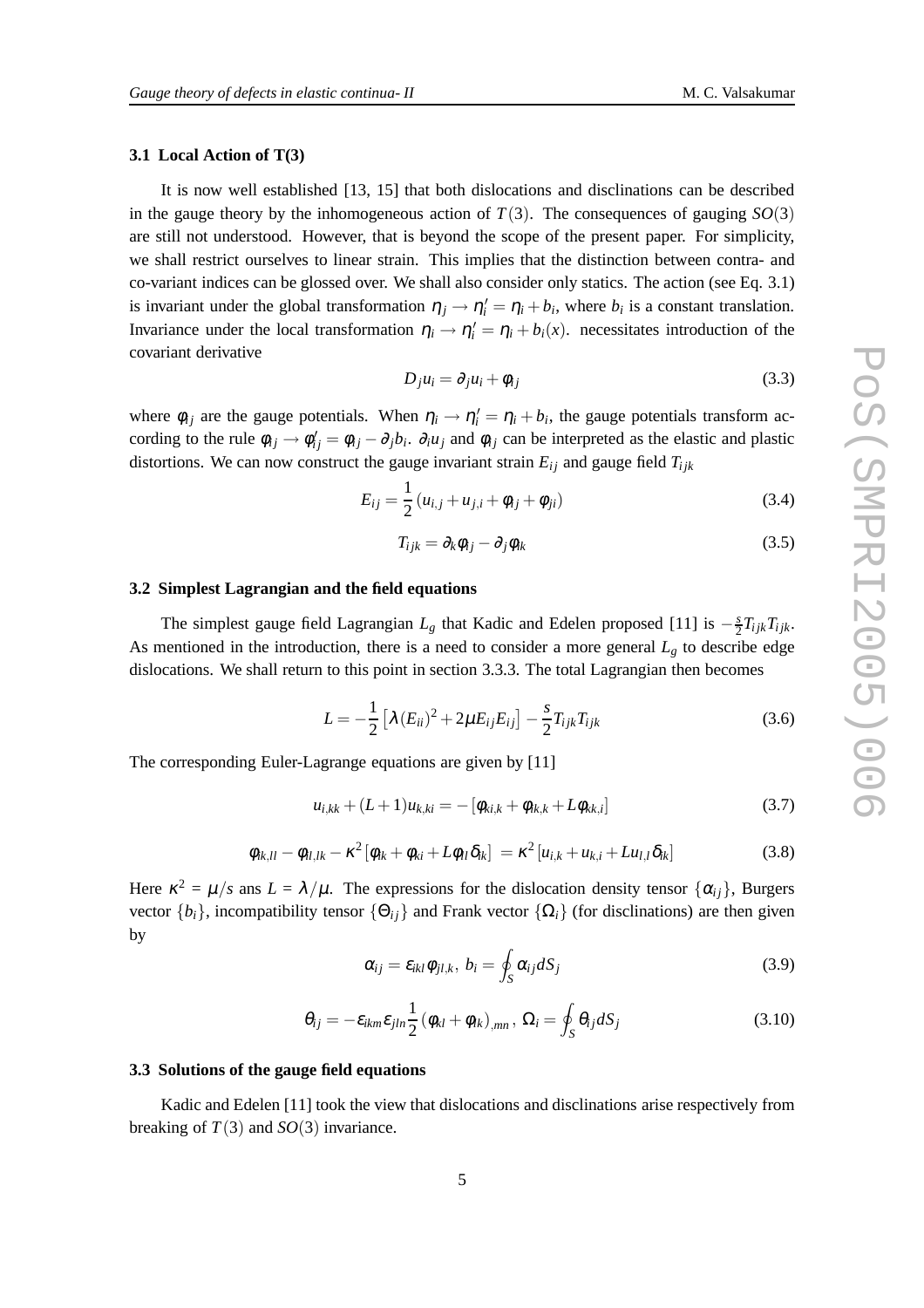#### **3.3.1 Screw dislocation**

The Burger's vector  $b_3(\rho)$  (at a distance  $\rho$  from the dislocation) that they obtained from their solution of the gauge field equations for a screw dislocation along  $\hat{z}$  reads as [11]

$$
b_3(\rho) = b\kappa\rho K_1(\kappa\rho) \tag{3.11}
$$

It can be seen that  $b_3(\rho) \to b$  for  $\kappa \rho \ll 1$ , and  $b\sqrt{\frac{\kappa \rho}{2}}e^{-\kappa \rho}$  for  $\kappa \rho >> 1$ . Clearly, this does not agree with the continuum elasticity solution for  $\kappa \rho >> 1$ . The near field ( $\kappa' \rho << 1$ ) solution matches continuum elasticity results, whereas the far field solution doesn't! Their solution for the stress fields also show similar unphysical limiting behaviour. Kadic and Edelen's suggestion that the near field solution be continued to  $\kappa' \rho >> 1$  using lattice periodicity is not tenable.

We were able to show [13] that the very same gauge field equations (Eq. 3.7 and 3.8) yield solutions analogous to the screw dislocations and wedge disclinations of classical elasticity. That is, gauging of  $T(3)$  is sufficient for obtaining both dislocations and disclinations in an isotropic elastic continuum. For screw dislocation along  $\hat{z}$ , we obtained [13]

$$
b_j(\rho) = \delta_{j3} b \left[ 1 - \kappa \rho K_1(\kappa \rho) \right] \tag{3.12}
$$

$$
\sigma_{ij}(\rho) = \sigma_{ij}^{classical} \left[ 1 - \kappa \rho K_1(\kappa \rho) \right]
$$
\n(3.13)

Edelen gave the same solution in 1996 [14]. It can be seen that the stress and strain are finite along the dislocation. The solution matches continuum elasticity solution for  $\kappa \rho >> 1$ , as it should. We also note that the self energy  $\sim \frac{\mu b^2}{4\pi}$  $\frac{4ab^2}{4\pi}\left[1 - \kappa \rho K_1(\kappa \rho)\right]^2 ln(\kappa \rho)$ , and that too does not have any divergence.

#### **3.3.2 Wedge disclination**

Let us consider a wedge disclination along  $\hat{z}$ . In continuum elasticity,  $\theta_{ij} = \delta_{i3}\delta_{i3}\Omega\delta(\vec{\rho})$ , and the nonvanishing components of the stress tensor are given by

$$
\sigma_{11} = -\frac{\mu\Omega}{2\pi(1-\nu)}\left(ln(\rho) + \frac{x_2^2}{\rho^2} + \frac{1}{2}\right), \ \sigma_{22} = -\frac{\mu\Omega}{2\pi(1-\nu)}\left(ln(\rho) + \frac{x_1^2}{\rho^2} + \frac{1}{2}\right) \tag{3.14}
$$

$$
\sigma_{12} = \frac{\mu \Omega}{2\pi (1 - v)} \frac{x_1 x_2}{\rho^2}, \ \sigma_{33} = v (\sigma_{11} + \sigma_{22})
$$
\n(3.15)

In gauge theory, we get [13]

$$
\theta_{ij} = \delta_{i3} \delta_{j3} \frac{\Omega}{2\pi} K_0(\kappa \rho) \tag{3.16}
$$

$$
\Omega_j(\rho) = \delta_{j3} \Omega \left[ 1 - \kappa \rho K_1(\kappa \rho) \right] \tag{3.17}
$$

$$
\sigma_{ij}(\rho) = \sigma_{ij}^{classical} \left[ 1 - \kappa \rho K_1(\kappa \rho) \right]
$$
\n(3.18)

Like in the case of the solution for screw dislocation, we find that  $\sigma_{ij}$  are bounded along the disclination line.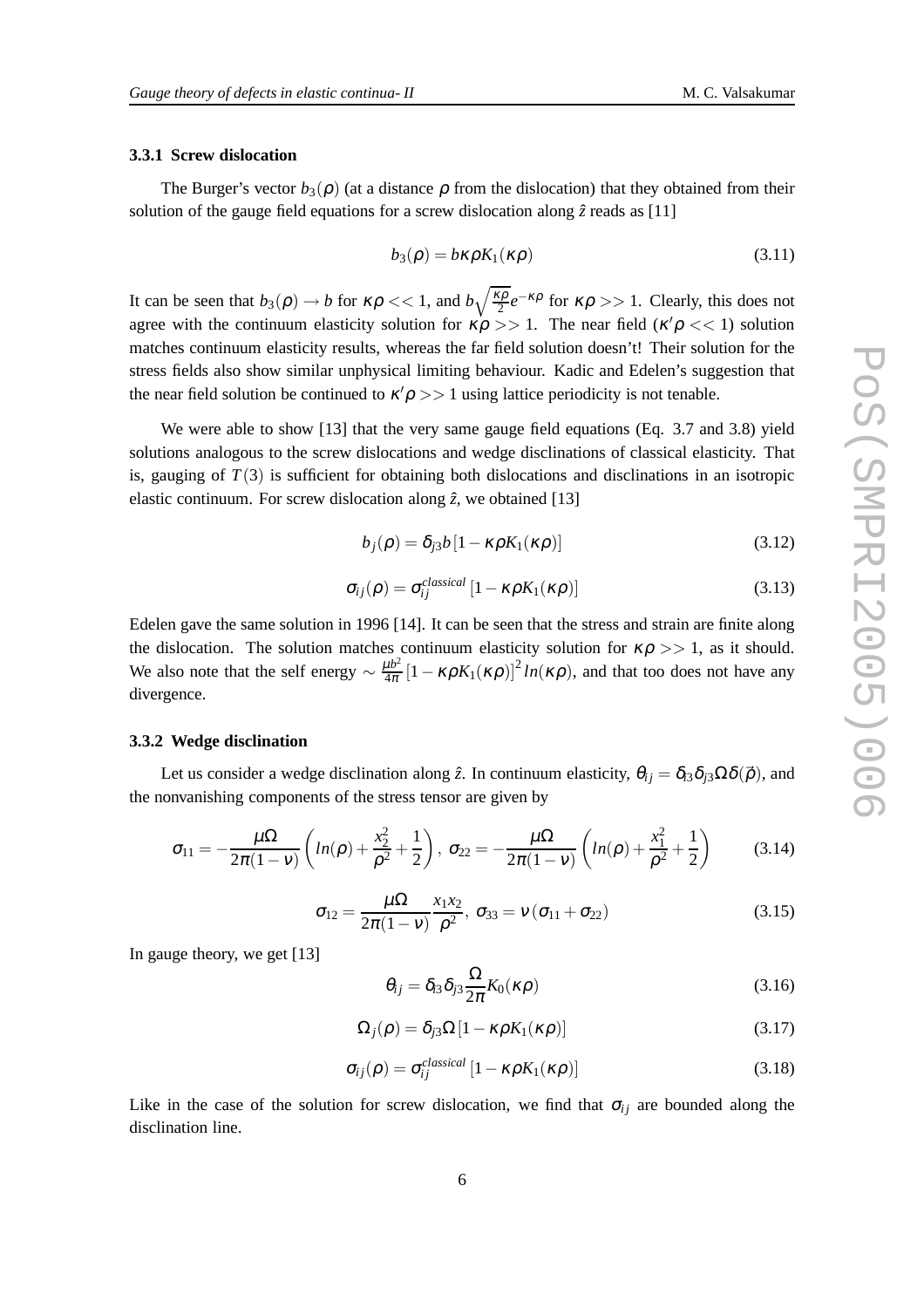#### **3.3.3 Edge dislocation**

For the case of the edge dislocation, it is easy to prove that no solution of the form  $\phi_{ij} =$  $f(\rho) \phi_{ij}^{classical}$  exists for the gauge field equations 3.7 and 3.8. One of the reasons for nonexistence of a solution of the gauge field equations that resembles an edge dislocation could be that the gauge field Lagrangian proposed by Kadic and Edelen is too restrictive. There have been efforts to try other forms of *Lg*. Drawing analogy with gravity, Malyshev [18] used the curvature scalar as *L<sup>g</sup>* (Hilbert-Einstein form). However, his 'edge dislocation' solution does not agree with continuum elasticity solution for large  $\rho$ . Lazar [17] used the expression  $T_{ijk}$   $\left( a_1^{(1)} \right)$  $\binom{1}{1}T_{ijk} + a_2^{(2)}$  $a_2^{(2)}T_{ijk} + a_3^{(3)}$  $\binom{(3)}{3}T_{ijk}$ in place of  $sT_{ijk}T_{ijk}$  with appropriate choice of the coefficients  $\{a_i\}$  to get a solution that agrees with continuum elasticity solution for large  $\rho$ . The solution for the screw dislocation and wedge dislocation, discussed earlier, remain unaltered for this choice of  $L_g$  as well. To be specific,

$$
^{(1)}T_{ijk} = T_{ijk} - ^{(2)}T_{ijk} - ^{(3)}T_{ijk}, \, ^{(2)}T_{ijk} = \frac{1}{2} \left( \delta_{ij} T_{llk} + \delta_{ik} T_{ljl} \right), \, ^{(3)}T_{ijk} = \frac{1}{3} \left( T_{ijk} + T_{jki} + T_{kij} \right) \, (3.19)
$$

The components of the stress tensor are given by

$$
\sigma_{11} = \partial_2^2 f, \ \sigma_{12} = -\partial_1 \partial_2 f, \ \sigma_{22} = \partial_1^2 f, \text{etc.}
$$
 (3.20)

where *f* is stress function

$$
f = -\frac{\mu b}{2\pi(1-\nu)} x_2 \left[ ln(\rho) + \frac{2}{\kappa^2 \rho^2} (1 - \kappa \rho K_1(\kappa \rho)) \right]
$$
(3.21)

 $\sigma_{ij}$  is bounded as  $\kappa \rho \rightarrow 0$ , and agrees with continuum elasticity solution when  $\kappa \rho >> 1$ 



**Figure 1:** Magnitude of the force between two parallel dislocations as a function of the dimensionless distance  $\kappa \rho$  between them. The force diverges at  $\kappa \rho = 0$  in continuum theory, whereas it vanishes in gauge theory.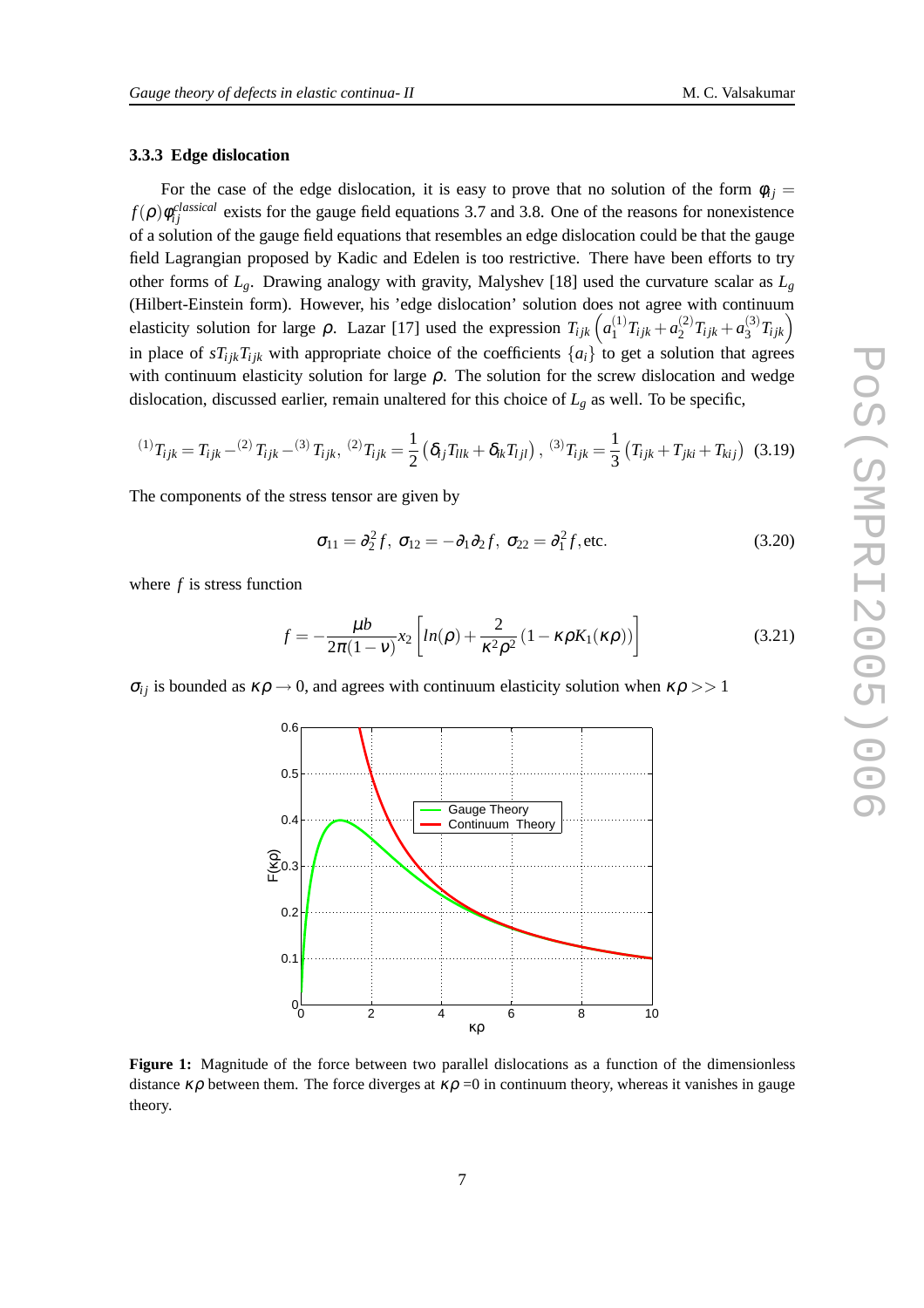#### **3.4 Interaction between Dislocations**

Force between two screw dislocations with Burger's vectors  $\vec{b}_1$  and  $\vec{b}_2$  parallel to  $\hat{z}$  and separated by  $\vec{R}$  is given by [16]

$$
\vec{F}_{12}(\vec{R}) = \frac{\mu b_1 b_2}{2\pi R} [1 - \kappa R K_1(\kappa R)] \hat{R}
$$
 (3.22)

We have already seen that in the gauge theory, the stress  $\sigma_i$  at a distance *R* from a screw dislocation is  $[1 - \kappa R K_1(\kappa R)]$  times the corresponding expression in continuum elasticity theory. It is interesting to note that the force between the dislocations in the gauge theory is  $[1 - \kappa R K_1(\kappa R)]$  times the force given by continuum theory, and *not*  $[1 - \kappa R K_1(\kappa R)]^2$  times as one would have naively expected. As can be seen from Fig. 1, the force between the dislocations tend to the continuum elasticity solution when  $\kappa \rho > 1$ . More importantly, the force vanishes when the two dislocations approach each other, regardless of the sign of the Burger's vectors.

#### **4. Spherically symmetric solutions- I**

We found that there exist axially symmetric solutions of the gauge field equations that are in one-to-one correspondence with the well known linear defects of the elastic continuum. These solutions agree with the corresponding continuum elasticity solutions for large distances. However, the gauge field solutions are well behaved along the defect lines. In other words, dislocations and disclinations are line singularities in continuum elasticity theory, whereas these defects are extended objects with a core in the gauge theory. In this section, we shall examine spherically symmetric solutions of the gauge field equations, and compare these solutions with the well known continuum elasticity solutions for point defects.

Before discussing the most general solution, we shall first consider the *ansatz*

$$
u_i(\vec{r}) = x_i V(r), \phi_{ij}(\vec{r}) = \delta_{ij} h(r)
$$
\n(4.1)

Our aim is to look for solutions such that the magnitude of the displacement  $rV(r)$  and the plastic strain  $h(r)$  are bounded every where. One of the ways to proceed further would be to substitute Eq. 4.1 in the the gauge field equations (Eq. 3.7 and 3.8), and then obtain the equations to be satisfied by  $V(r)$  and  $h(r)$ . We find that the two functions  $V(r)$  and  $h(r)$  satisfy *three* equations, which can be simplified to two. Another method proceeds by first obtaining the Lagrangian with the above definition for the matter field  $u_i(\vec{r})$  and gauge potentials  $\phi_i(\vec{r})$ , and then obtaining the field equations satisfied by  $V(r)$  and  $h(r)$ . Both the methods lead to the same equations. In what follows, we describe the latter method. The minimally coupled strain tensor is given by

$$
E_{ij} = \delta_{ij}(V+h) + \frac{x_i x_j}{r}V
$$
\n(4.2)

and the minimally coupled Lagrangian  $L_0$  reads as

$$
L_0 = -(3\lambda + 2\mu) \left\{ \frac{3}{2} (V+h)^2 + r(V+h)V' \right\} - \frac{1}{2} (\lambda + 2\mu) r^2 V'^2 \tag{4.3}
$$

The gauge fields are given by

$$
T_{ijk} = \phi_{ij,k} - \phi_{ik,j} = (\delta_{ij}x_k - \delta_{ik}x_j) \frac{1}{r} h'^{- (1)} T_{ijk} = 0, \quad {}^{(2)}T_{ijk} = T_{ijk}, \quad {}^{(3)}T_{ijk} = 0 \tag{4.4}
$$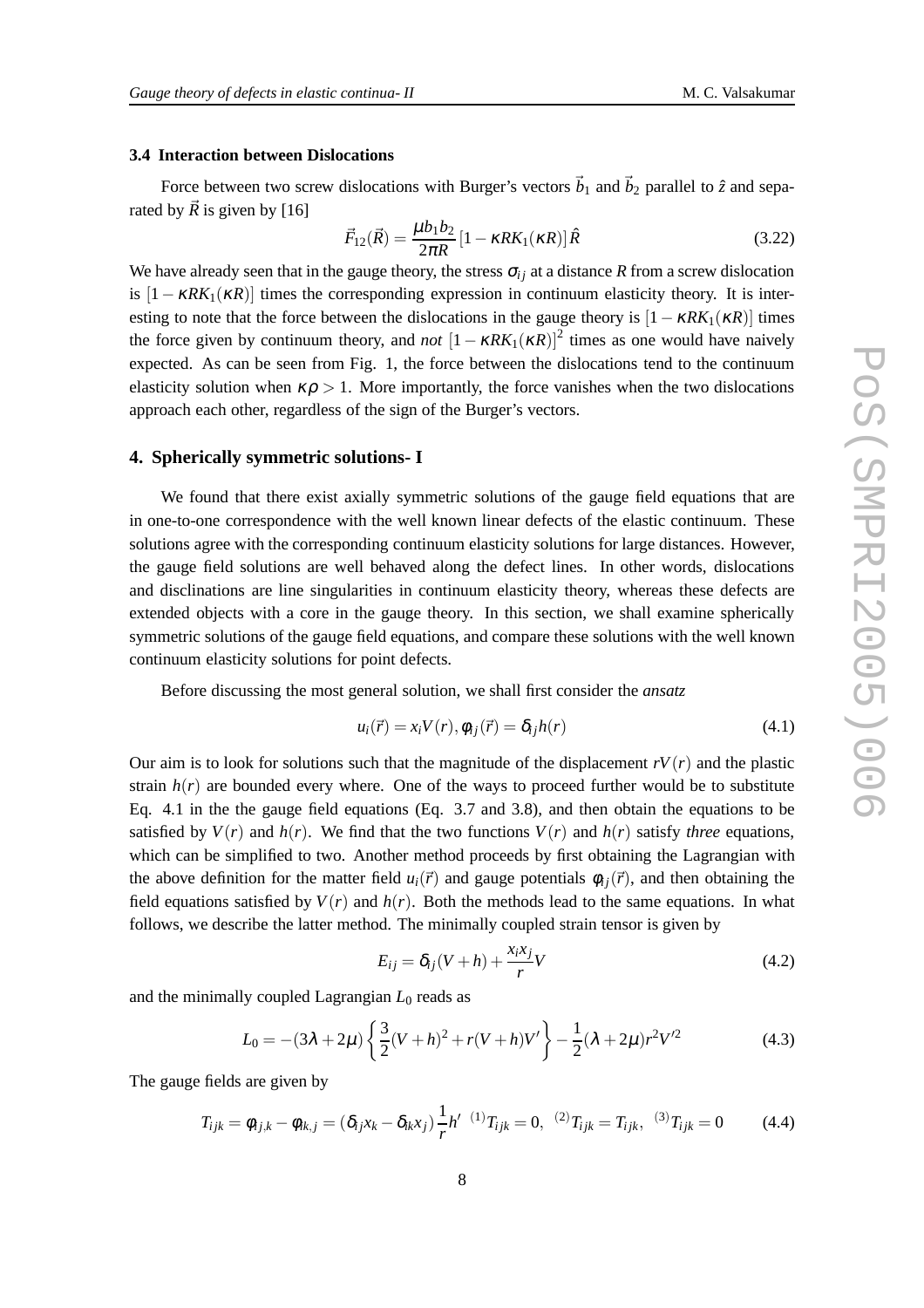Since only <sup>(2)</sup> $T_{ijk}$  is nonzero, the unique quadratic Lagrangian of the gauge fields is given by

$$
L_g = -\frac{s}{2} T_{ijk} T_{ijk} = -2sh^2 \tag{4.5}
$$

In the above equations, V' corresponds to differentiation of *V* with respect to *r*, and so on. The field equations are obtained by extremizing the action  $S[V, h] = \int dr r^2 L(V, V', h, h')$ . More explicitly,  $\frac{\partial}{\partial V}(r^2L) - \frac{d}{di}$  $\frac{d}{dr}\frac{\partial}{\partial V'}(r^2L) = 0$ , *etc.* 

$$
rV'' + 4V' + \left(\frac{3L+2}{L+2}\right)h' = 0, L = \frac{\lambda}{\mu}
$$
\n(4.6)

$$
h'' + \frac{2}{r}h' - \frac{L+2}{4}\kappa^2 \left[rV' + 3V + 3h\right] = 0, \ \kappa^2 = \left(\frac{\mu}{s}\right)\left(\frac{3L+2}{L+2}\right) \tag{4.7}
$$

Most general solution of Eqs. 4.6 and 4.7 can be shown to be

$$
h = \frac{A}{\xi} \exp(\xi) + \frac{B}{\xi} \exp(-\xi) + C, \ \xi = \kappa r \tag{4.8}
$$

$$
V = \left(\frac{3L+2}{L+2}\right) \left[\frac{B}{\xi^3}(\xi+1) \exp(-\xi) - \frac{A}{\xi^3}(\xi-1) \exp(\xi)\right] + \frac{D}{\xi^3} - C \tag{4.9}
$$

*C* is irrelevant and can be set to zero. Notice presence of the classical solution of point defects  $D/\xi^3$  in Eq. 4.9.

#### **4.1 Boundary conditions**

It can be seen that no global solution exists with ξ*V* and *h* bounded for all ξ . Therefore we try a piecewise solution

$$
h = \frac{A_1}{\xi} \exp(\xi) + \frac{B_1}{\xi} \exp(-\xi)
$$
  

$$
V = \left(\frac{3L+2}{L+2}\right) \left[\frac{B_1}{\xi^3}(\xi+1) \exp(-\xi) - \frac{A_1}{\xi^3}(\xi-1) \exp(\xi)\right] + \frac{D_1}{\xi^3}
$$

for  $\xi \leq \xi_{\star}$ , and

$$
h = \frac{A_2}{\xi} \exp(\xi) + \frac{B_2}{\xi} \exp(-\xi)
$$
  

$$
V = \left(\frac{3L+2}{L+2}\right) \left[\frac{B_2}{\xi^3}(\xi+1) \exp(-\xi) - \frac{A_2}{\xi^3}(\xi-1) \exp(\xi)\right] + \frac{D_2}{\xi^3}
$$

for  $\xi > \xi_{\star}$ . The aim is to determine the constants  $A_1$ ,  $A_2$ ,  $B_1$ ,  $B_2$ ,  $D_1$ ,  $D_2$  and  $\xi_{\star}$  by demanding continuity of *V* and *h*, and if possible, their derivatives, at  $\xi = \xi_{\star}$ . It turns out that continuity of *V* and *h* can be enforced, but, not of their derivatives. It is interesting to note that the value of  $\xi_{\star}$  can be uniquely determined to be unity. The final solution is given by

$$
V = \left(\frac{a}{e}\right) \frac{\xi \cosh(\xi) - \sinh(\xi)}{\xi^3}, \quad h = -\left(\frac{a}{e}\right) \left(\frac{L+2}{3L+2}\right) \frac{\sinh(\xi)}{\xi},\tag{4.10}
$$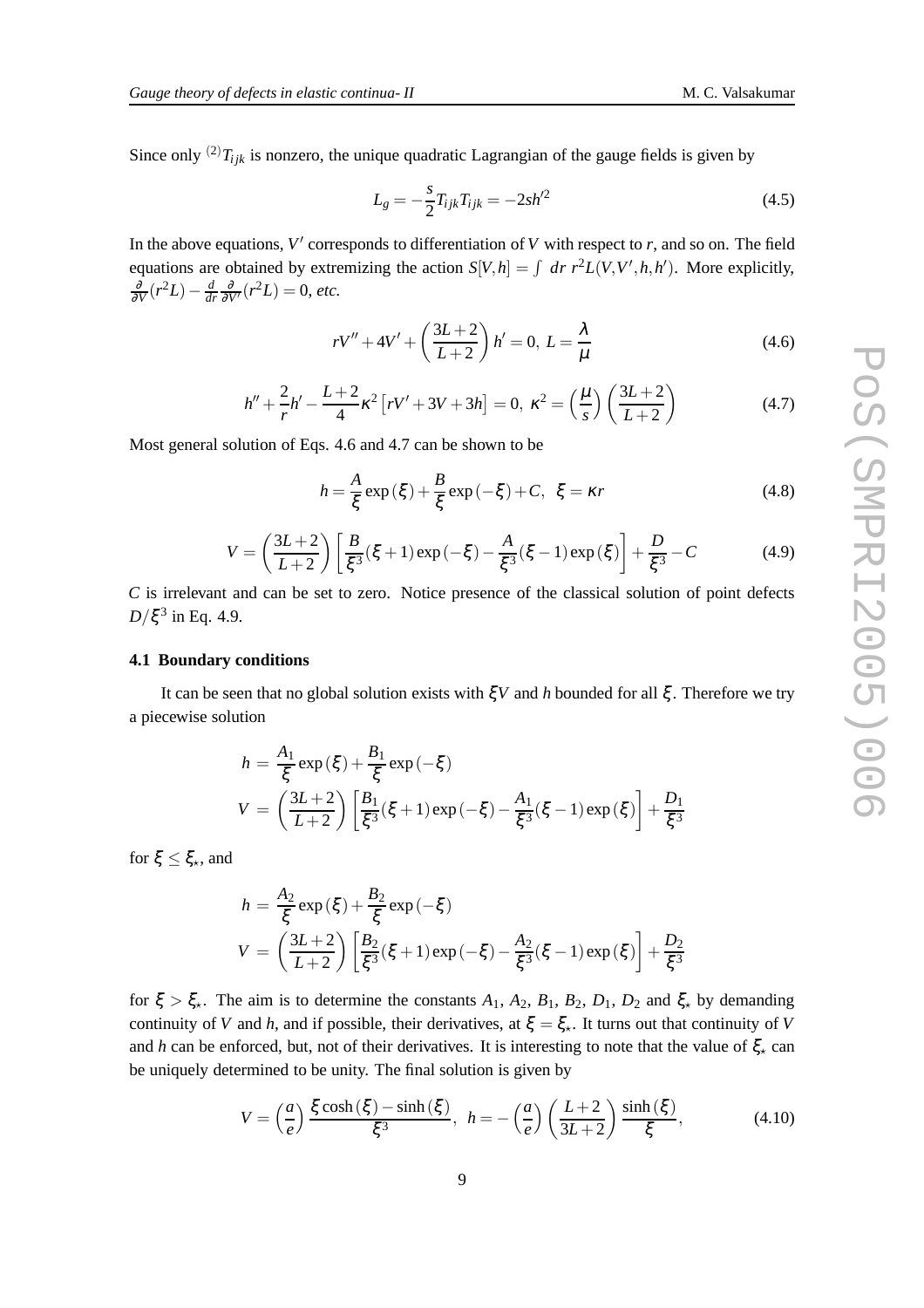

**Figure 2:** The displacement *u* and its derivative as a function of the dimensionless distance  $\xi = \kappa r$ . *u* is continuous and vanishes at the origin. It's derivative is singular at  $\xi = 1$ .



**Figure 3:** The gauge potential *h* and its derivative as a function of the dimensionless distance  $\xi = \kappa r$ . *h* is continuous every where. It's derivative is discontinuous at  $\xi = 1$ 

for  $\xi$  < 1, and

$$
V = \left(\frac{a}{\xi^3}\right) \left[1 - \sinh(1)\left(1 + \xi\right) \exp\left(-\xi\right)\right], \ \ h = -a \sinh(1) \left(\frac{L+2}{3L+2}\right) \frac{\exp\left(-\xi\right)}{\xi}, \tag{4.11}
$$

for  $\xi > 1$ . *a* is a parameter that decides the strength of the defect.

As in the case of dislocations and disclinations, the point defects are also extended objects in the gauge theory. There is a core for the point defect with its radius  $\sim 1/\kappa$ . For large  $\xi$ , the present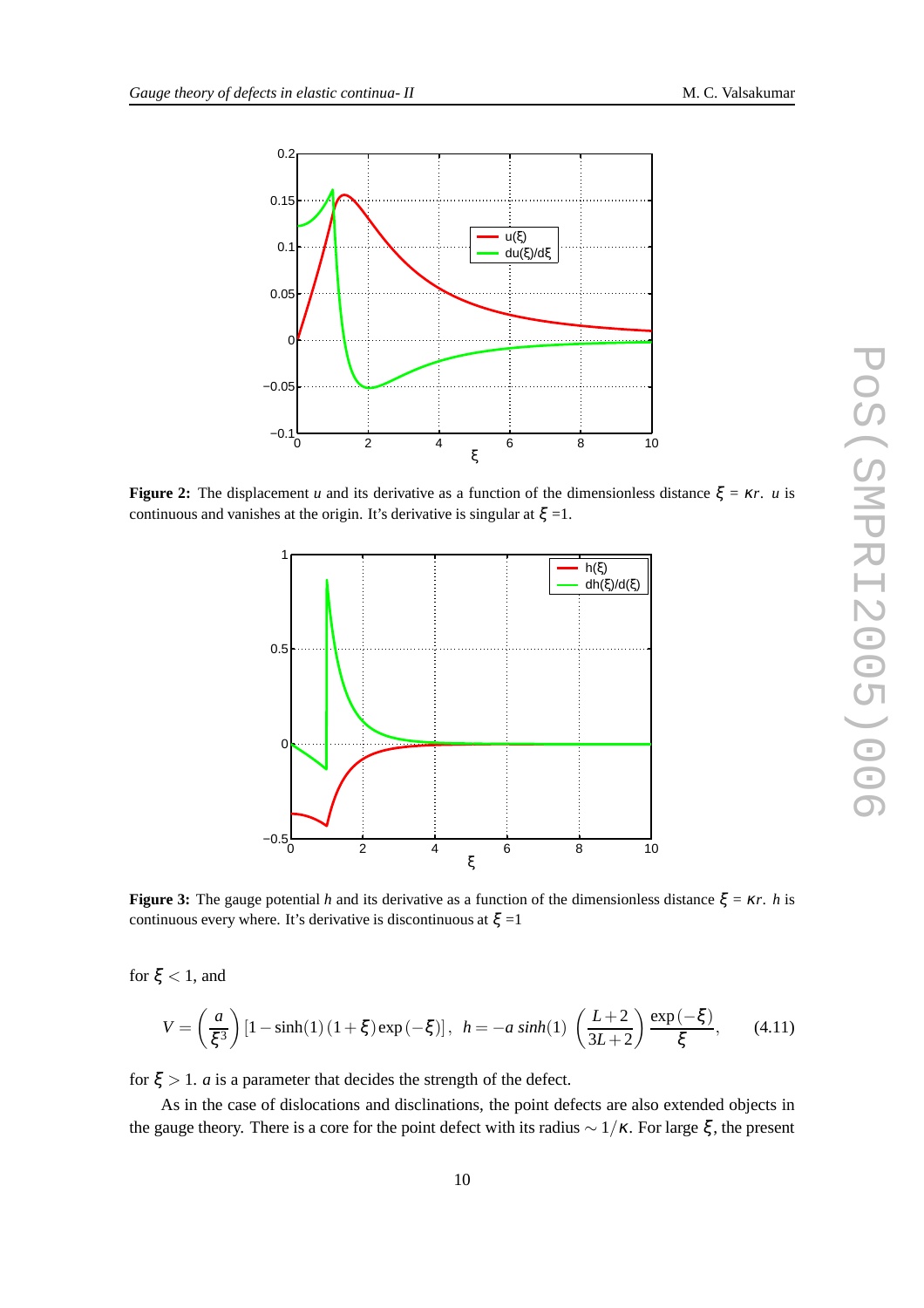solution matches the classical solution. We find that the displacement, strain, stress and the self energy are all bounded.

#### **4.2 Spherically symmetric solutions- II**

In the previous section, we found a spherically symmetric solution of the gauge field equations that correspond to point defects. The displacement and the gauge fields were continuous every where; however, the derivatives were discontinuous at  $\xi = 1$ . We now consider the most general solution of the gauge field equations with the aim of discovering solutions with better characteristics.

Following Parthasarathy *et al* [22], the most general *ansatz* for the spherically symmetric static solution of the field equations can be written as

$$
u_i(\vec{r}) = x_i V(r) = \frac{x_i}{r} u(r)
$$
\n(4.12)

$$
\phi_{ij}(\vec{r}) = \varepsilon_{ijn} x_n f(r) + x_i x_j \left[ \frac{h'}{r} + g(r) \right] + \delta_{ij} h(r) \tag{4.13}
$$

There is no loss of generality in writing the function that multiplies  $x_i x_j$  as  $[h'r + g(r)]$ . We have written it in that particular form in view of the simplicity of the resultant equations of motion. We note that the displacement, gauge potentials and hence the stress fields are bounded if  $rV(r)$ ,  $rf(r)$ ,  $r^2g(r)$  and  $h(r)$  are bounded. The minimally coupled strain  $E_{ij}$  and rotational strain  $\omega_{ij}$  are given by

$$
E_{ij} = \delta_{ij} (V + h) + \frac{x_i x_j}{r} (V' + h') + x_i x_j g(r)
$$
\n(4.14)

$$
\omega_{ij} = \varepsilon_{ijn} x_n f(r) \tag{4.15}
$$

The minimally coupled Lagrangian then reads as

$$
L_0 = -(3\lambda + 2\mu) \left[ \frac{3}{2} \tilde{V}^2 + r \tilde{V} (\tilde{V}' + rg) \right] - \frac{1}{2} (\lambda + 2\mu) r^2 (\tilde{V}' + rg)^2 \tag{4.16}
$$

Notice that the function  $f(r)$  appears only in  $\omega_{ij}$ . That is, nonvanishing f corresponds to nonzero rotational plastic strain, and it is relevant only in media with nonzero rotational elastic constants. We also note that the functions *V* and *h* appear only in the combination  $\tilde{V} = (V + h)$  in the expression for the strain  $E_{ij}$  and the Lagrangian  $L_0$ . The gauge fields  $T_{ijk} = \phi_{ij,k} - \phi_{ik,j}$  are given by

$$
T_{ijk} = 2\varepsilon_{ijk}f + (\varepsilon_{ijn}x_k - \varepsilon_{ikn}x_j)\frac{x_n}{r}f' + (\delta_{ik}x_j - \delta_{ij}x_k)g
$$
\n(4.17)

We see that the gauge fields depend only on *f* and *g*. The simplest gauge field Lagrangian is given by

$$
L_g = -\frac{s}{2} T_{ijk} T_{ijk} = -2sr^2 g^2 - 2s \left[ 6f^2 + 4rff' + r^2 f'^2 \right],
$$
\n(4.18)

In the gauge field Lagrangian also *f* is decoupled from the other fields. For the isotropic elastic continuum that we have been considering, we thus find that *f* is irrelevant; *V* and *h* occur in the combination  $\tilde{V} = (V + h)$ ; hence *h* can be gauged away. Thus we arrive at the Lagrangian

$$
L = -(3\lambda + 2\mu) \left[ \frac{3}{2} V^2 + rV(V' + rg) \right] - \frac{1}{2} (\lambda + 2\mu) r^2 (V' + rg)^2 - 2sr^2 g^2 \tag{4.19}
$$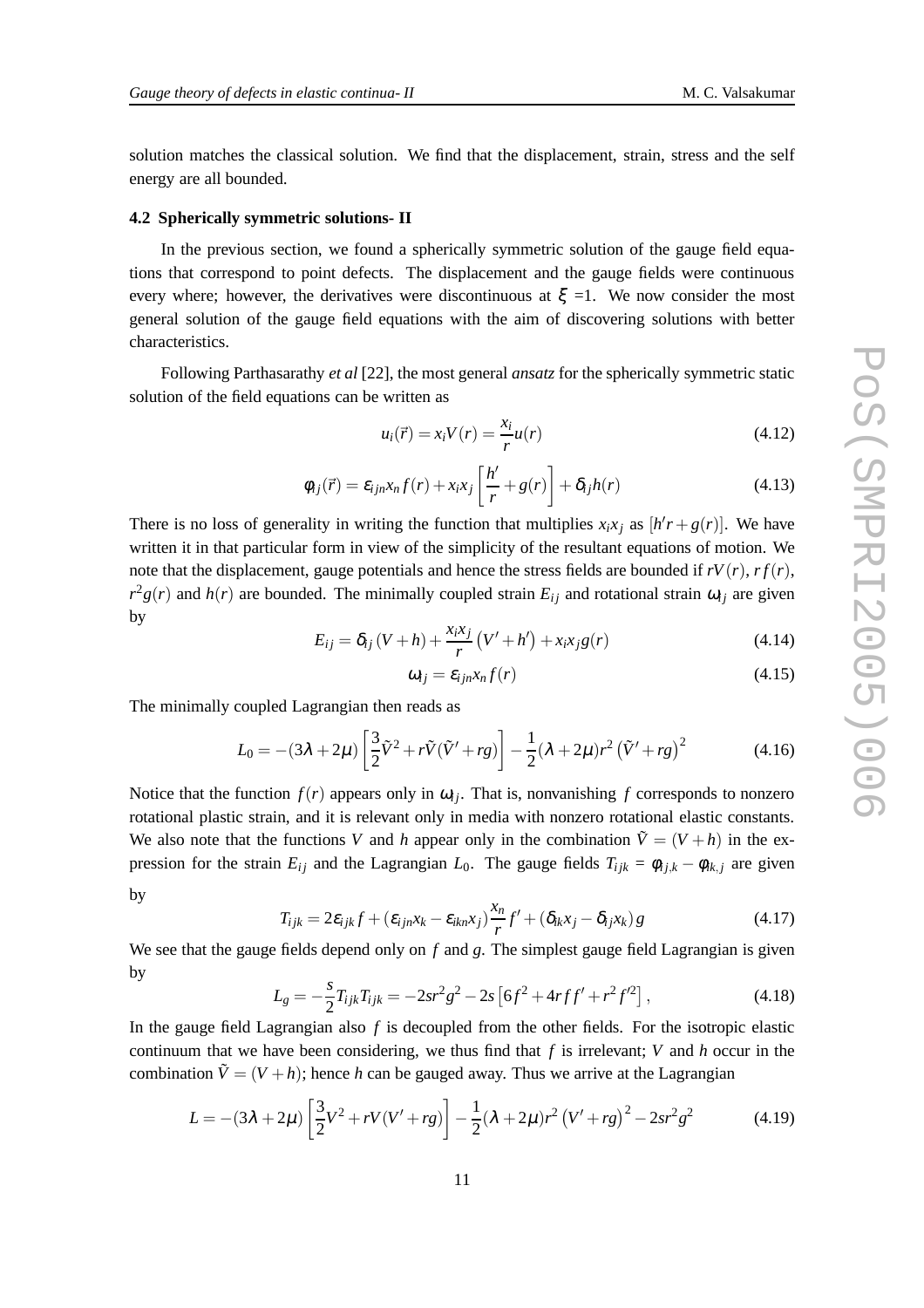It is interesting to note that derivative of *g* is absent in *L*.

The field equations obtained by extremizing the action  $S[V, g] = \int dr r^2 L(V, V', g)$  are

$$
V'' + \frac{4}{r}V' + rg' + 2\left(\frac{L+4}{L+2}\right)g = 0\tag{4.20}
$$

$$
V' + \left(\frac{3L+2}{L+2}\right)\frac{V}{r} + (r+\frac{c}{r})g = 0, \ c = \frac{4s}{\mu(L+2)}
$$
(4.21)

Using the above equations, it is possible to express the function *V* in terms of *g*. Substituting that expression for *V*, we get

$$
g'' + \frac{4}{r}g' - \kappa^2 g = 0
$$
\n(4.22)

$$
V = -\frac{1}{\kappa^2} \left[ rg' + \left(\frac{4}{L+2}\right) g\right]
$$
\n(4.23)

#### **4.3 Solution of the field equations**

The most general solution of the above equations can be written in terms of the two linearly independent solutions  $g_1(\xi)$  and  $g_2(\xi)$  of Eq. 4.22 which are given by

$$
g_1(\xi) = \frac{1+\xi}{\xi^3}e^{-\xi}, \ g_2(\xi) = \frac{1-\xi}{\xi^3}e^{\xi}
$$
 (4.24)

Thus the general solution for *V* is given by

$$
V(\xi) = AV_1(\xi) + BV_2(\xi); V_i(\xi) = -\frac{1}{\kappa^2} \left[ \xi g_i(\xi)' + \frac{4}{L+2} g_i(\xi) \right]
$$
(4.25)

*A* and *B* are the same in the expressions for both *g* and *V*. It can be seen that  $\zeta V_i$  and  $\zeta^2 g_i$  are unbounded as  $\xi \to 0$ . However, we can obtain a solution bounded at  $\xi = 0$  by choosing B = -A. *g*<sub>1</sub> and *V*<sub>1</sub> are well behaved as  $\xi \rightarrow \infty$ , whereas  $g_2$  and, hence, *V*<sub>2</sub> are not. Hence the solution obtained by demanding boundedness of  $\xi V_i$  and  $\xi^2 g_i$  at the origin cannot be continued for all  $\xi$ . Thus no global solution exists such that  $\xi V$  and  $\xi^2 g$  are nonsingular as  $\xi \to \infty$  as well as  $\xi \to 0$ . Hence we now look for a *piecewise solution*

$$
V(\xi) = AV_1(\xi) + BV_2(\xi), \ g(\xi) = Ag_1(\xi) + Bg_2(\xi), \text{ for } \xi < \xi,\tag{4.26}
$$

$$
V(\xi) = CV_1(\xi), \ g(\xi) = Cg_1(\xi), \text{ for } \xi > \xi,
$$
\n(4.27)

Demanding continuity of  $\xi V$  and  $\xi^2 g$  at  $\xi = \xi_*$  implies that the Wronskian( $g_1(\xi), g_2(\xi)$ ) = 0 at  $\xi = \xi_{\star}$ , which is impossible for any  $\xi_{\star} > 0$ . Hence we conclude that the ansatz considered here does not lead to a continuous valued solution for the displacement and the gauge potentials.

Given the fact that the second *ansatz* (Eq. 4.13) is more general than the first one (Eq. 4.1), the failure of the second ansatz to produce a physically meaningful solution is surprising. The reasons for the failure is currently under investigation- We have seen that the derivative of *h* is discontinuous in the final solution obtained by the first *ansatz*. The calculation of the gauge fields  $T_{ijk}$  in the second *ansatz* assumed existence of second derivatives of  $h$ , which, in retrospect, seems to be untenable.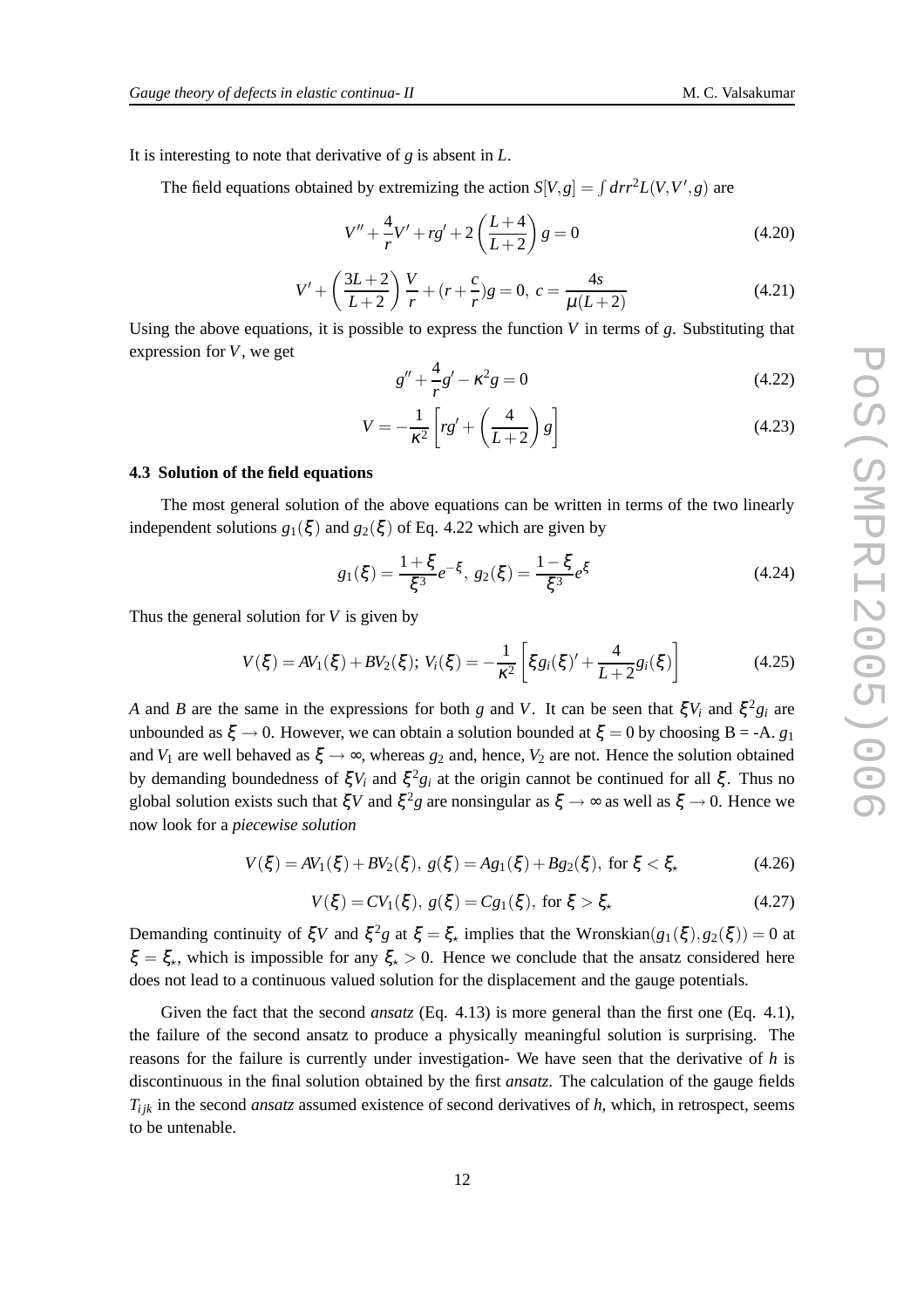

**Figure 4:** Solution of the force balance equation for dislocation pileup as function of  $\eta$  for  $N = 2$ . There is no solution if  $η < η<sub>c</sub>(2) ∼ 3.14$ . Also shown is the continuum elasticity solution.

#### **5. Dislocation Pileup**

We now turn to gauge theoretic analysis of the dislocation pileup problem [1, 23, 24]. Consider  $N + 2$  identical screw dislocations of parallel to  $\hat{z}$  and lying between  $X = \pm l$  with the end members fixed, and the others free. Our aim is to determine the positions  $X_i$  ( $j = 1,...,N$ ) of the free dislocations. Using the fact that the force on the *j th* free dislocation must be equal to zero, we get

$$
\sum_{k \neq j} f(x_j - x_k) + f(x_j + 1) + f(x_j - 1) = 0,
$$
\n(5.1)

where  $x_i = X_i/l$ , and  $f(x)$  is the force between two parallel screw dislocations at a distance *lx* from each other.

$$
f(x) = \frac{1 - \eta |x| K_1(\eta |x|)}{x},
$$
\n(5.2)

where  $\eta = \kappa l$ . In the continuum elasticity case  $(\eta \to \infty)$ ,  $\{x_j\}$  are given by the zeros of  $\frac{d}{dx}P_{N+1}(x)$ [23], where  $P_N(x)$  is the Legendre polynomial of order *N*. Our analysis [21] shows that only the degenerate solution  $\delta_{x_j,0}$  is possible in gauge theory if  $\eta$  is less than a critical value  $\eta_c(N)$ . Consider the case  $N = 2$ . In view of the symmetry, we can assume  $x_2 = -x_1$ . Figure 4 shows the solution of Eq. 5.2 as function of  $\eta$ . It is clear that there is no solution if  $\eta < \eta_c(2) \sim 3.14$ . That is, the system becomes unstable when the number of dislocations in between the obstacles exceeds a critical value. This implies that the dynamics of dislocations should be should be nontrivial when  $\eta < \eta_c(N)$ .

#### **5.1 Continuous distribution of dislocations:**

When the number of dislocations is large, it may be expedient to have a description in terms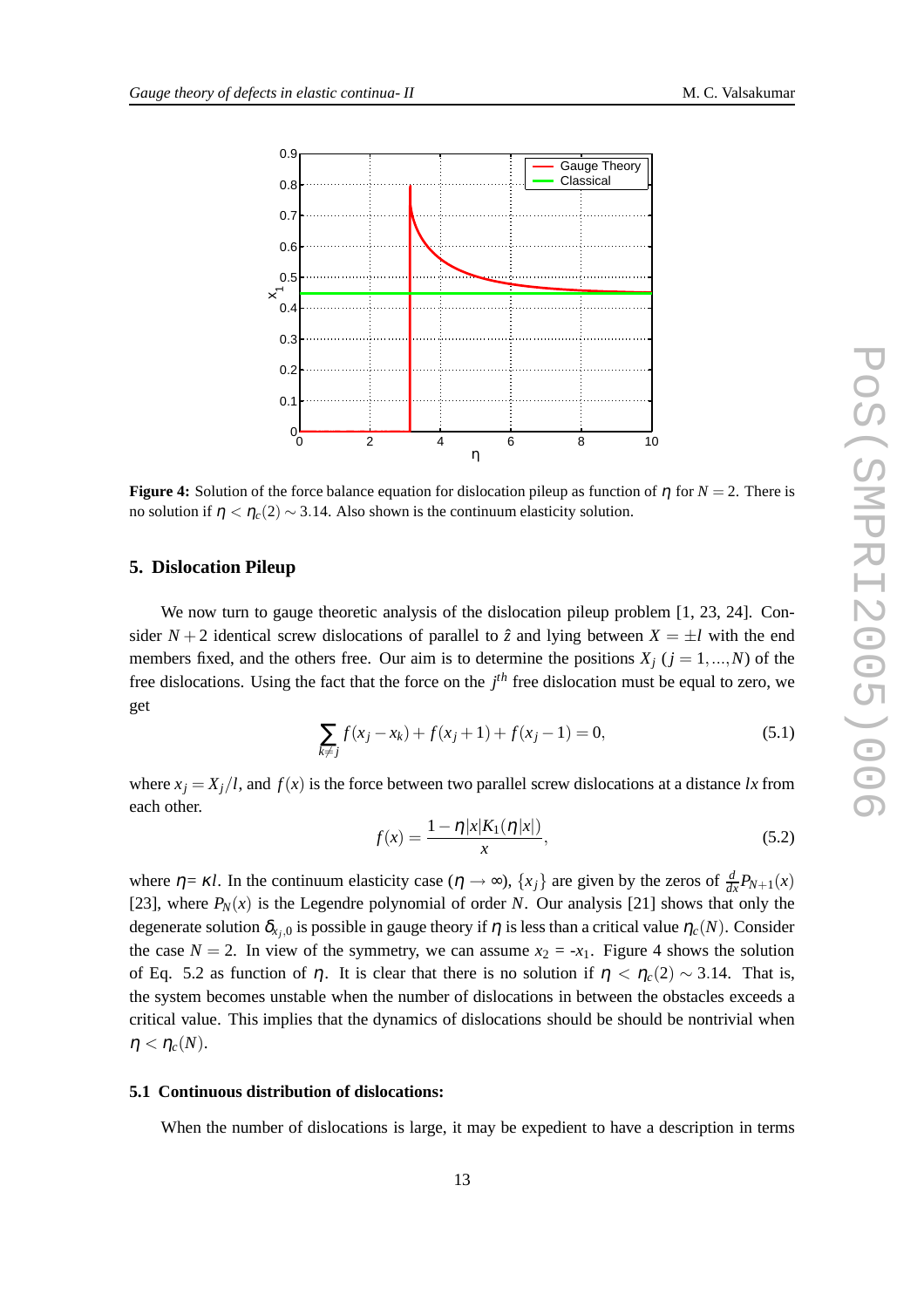of the *number* density  $\rho(x)$  of the dislocations. Then the force balance equation becomes

$$
\rho(x) \left( \left[ \int_{-1}^{1} dy \rho(y) f(x - y) \right] + f(x + 1) + f(x - 1) \right) = 0 \tag{5.3}
$$

In the classical limit ( $\eta \rightarrow \infty$ ), one gets the well known solution

$$
\rho(x) = \frac{1}{\pi} \frac{N}{\sqrt{1 - x^2}} + \frac{1}{\pi^2} \left[ \int_{-1}^{1} dy \sqrt{\frac{1 - y^2}{1 - x^2}} \frac{f(y + 1) + f(y - 1)}{x - y} \right]
$$
(5.4)

It is obvious that the degenerate solution  $\rho(x) = N\delta(x)$  exists for any  $\eta$  in the gauge theory. It can be shown [21] that a continuous, non-negative and normalizable solution does not exist for any finite  $\eta$  in the gauge theory. This implies that the correct way to describe an ensemble of dislocations should be in terms of the dislocation density tensor and not in terms of the number density.

#### **6. Summary, Conclusions and Outlook**

Many investigators have already shown that a gauge theory based on the inhomogeneous action of the translation group  $T(3)$  can account for both dislocations and disclinations in an elastic continuum. The present work has shown that even a non-topolgical defect like the point defect also can be described the the same gauge theory. That is, there is no need to have separate gauge fields for dislocations and point defects. Gauge theory provides a physically meaningful description of the structure of dislocations, disclinations and point defects. All these defects have got a core, and the stress fields produced by them are bounded every where. We have seen that the force between two dislocations vanishes when they approach each other regardless of the sign of the Burger's vector of the two dislocations. Through the study of the dislocation pileup problem, we infer that the dynamics of dislocations should be nontrivial when their number exceeds a limiting value. We have also seen that it is necessary to describe an ensemble of dislocations in terms of the consolidated dislocation density tensor, and not the number density.

Interaction between point defects, point defects and dislocations, as well as mixed dislocations remain to be done. The consequences of breaking *SO*(3) symmetry is yet to be explored. Gauge theoretic study of media with anisotropy or nonzero rotational elastic constants would be interesting. The gauge theoretic solutions are expected to be more appropriate for the study of mechanical and electronic properties of small systems. In particular, it would be interesting to study the changes in electronic and magnetic properties of small systems with dislocations. It is important to know how the presence of the underlying lattice would modify the results of the gauge theory. Description of production (and annihilation) as well as incorporation of dissipative forces are the other unfinished tasks.

#### **References**

- [1] J. P. Hirth and J. Lothe, *Theory of dislocations*, McGraw-Hill, New York, 1968.
- [2] C. Teodosiu, *Elastic models of crystal defects*, Springer, Berlin, 1982.